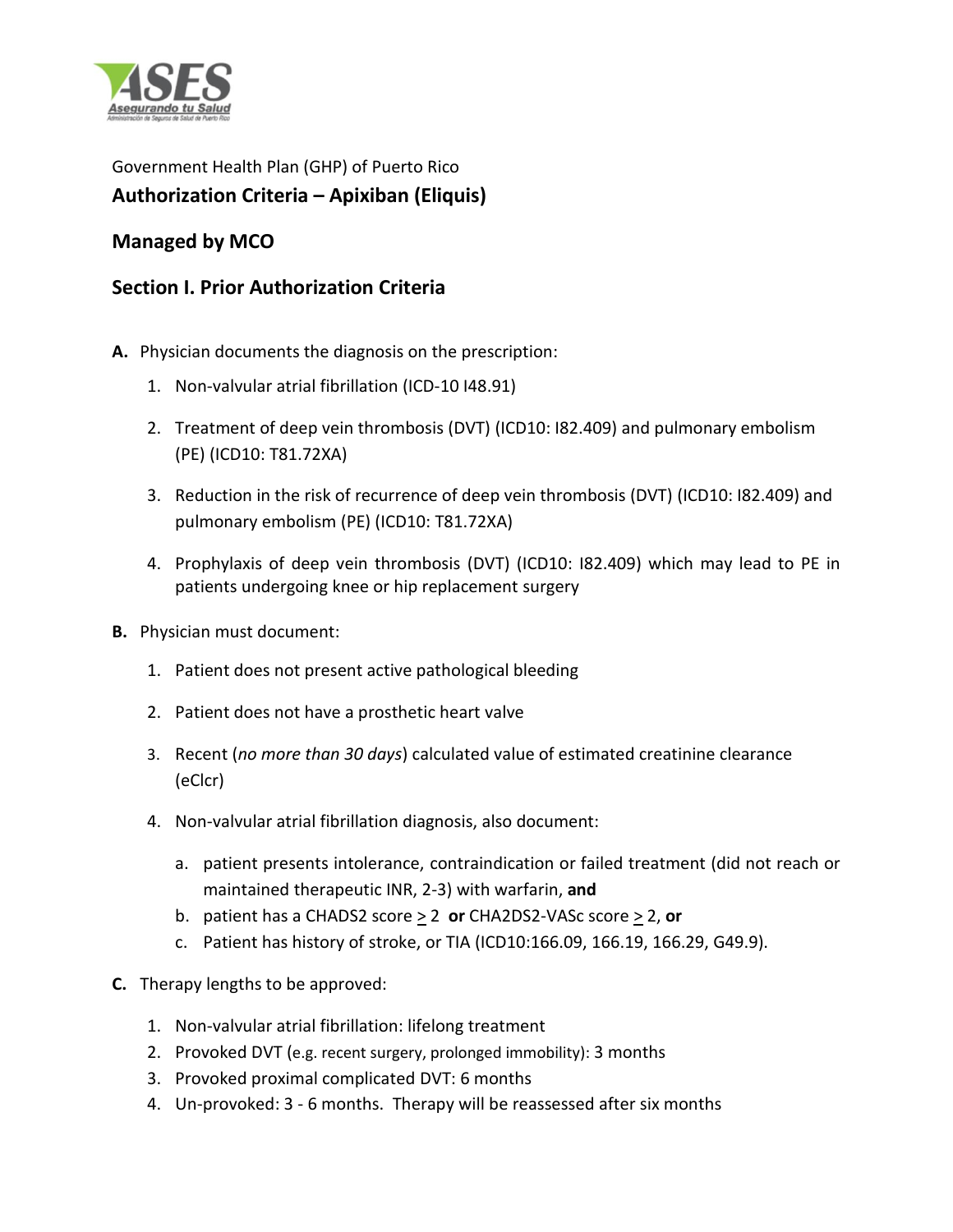

- 5. Provoked PE: 6 months 1 year
- 6. Un-provoked PE: 6 months 1 year. Therapy will be reassessed after one year
- 7. Prophylaxis for DVT/PE in patients undergoing knee or hip replacement surgery: 35 days.

#### **Section II. Appendix**

| Letter | Clinical Characteristic <sup>a</sup>                  | Points Awarded |
|--------|-------------------------------------------------------|----------------|
| H      | Hypertension                                          |                |
| A      | Abnormal renal and liver function<br>$(1$ point each) | $1$ or $2$     |
| S      | Stroke                                                |                |
| B      | Bleeding                                              |                |
| L      | Labile INRs                                           |                |
| E      | Elderly                                               |                |
| D      | Drugs or alcohol (1 point each)                       | or $2$         |

#### Table 2-Clinical Characteristics Composing the **HAS-BLED Bleeding Risk Score**

HAS-BLED = Hypertension, Abnormal renal/liver function, Stroke, Bleeding history or predisposition, Labile international normalized ratio, Elderly ( $>65$  years), Drugs/alcohol concomitantly; INR = international normalized ratio.

<sup>a</sup>See "Materials and Methods" for definitions of the clinical characteristics.

| <b>HAS-BLED Score</b> | 1 year Bleeding risk     | <b>Bleeds/100 pt-years</b> |
|-----------------------|--------------------------|----------------------------|
|                       | 0.9%                     | 1.13                       |
|                       | 3.4%                     | 1.02                       |
| 2                     | 4.1%                     | 1.88                       |
| 3                     | 5.8%                     | 3.72                       |
| 4                     | 8.9%                     | 8.70                       |
| 5                     | 9.1%                     | 12.50                      |
| $6 - 9$               | <b>Insufficient data</b> | Insufficient data          |